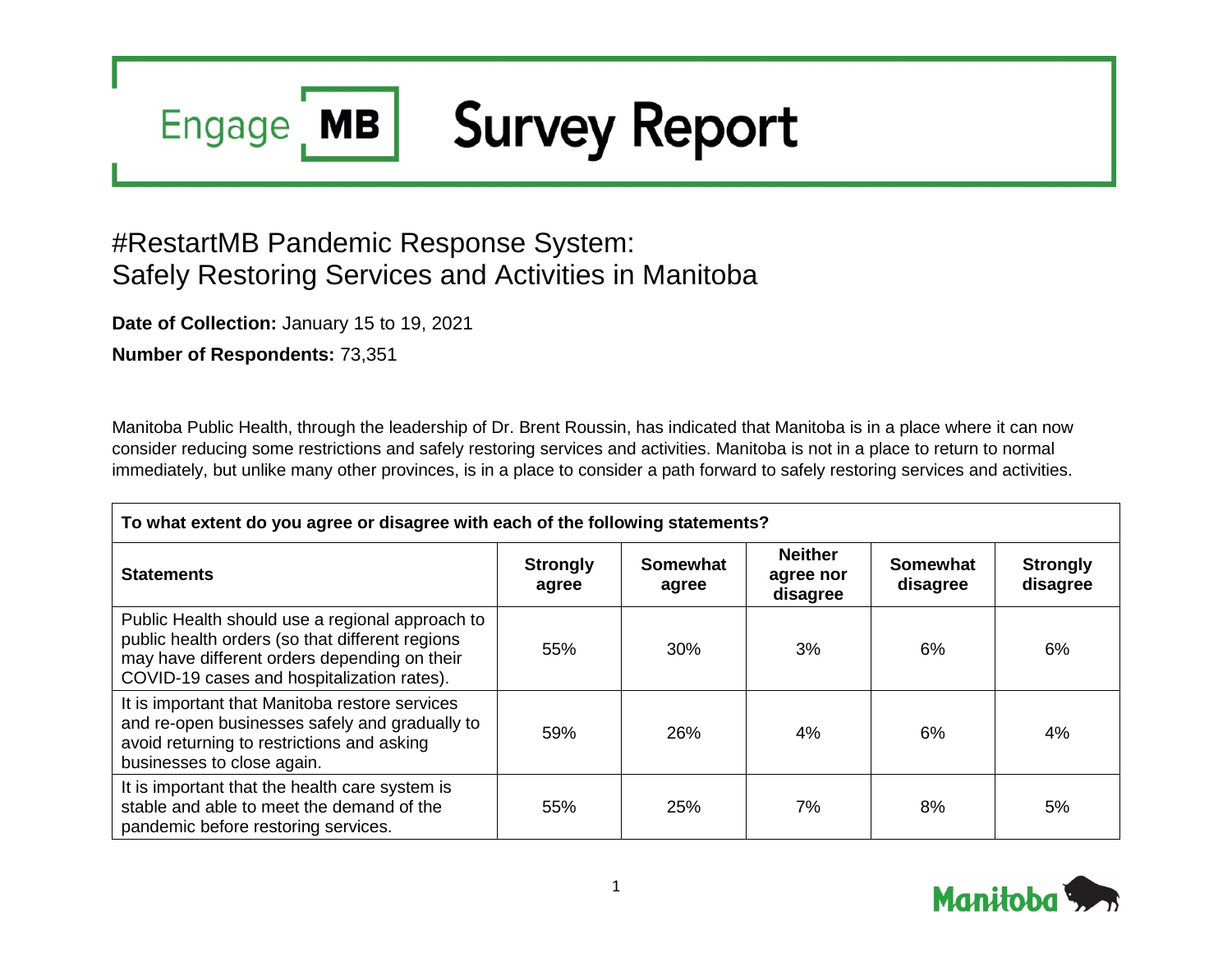## The Virus

Around the world there has been a great deal learned about COVID-19 since it was first discovered. We know now that there are many measures that we can take as a society to slow the spread of the virus, which will save lives. Effective vaccines have been developed and distributed, with additional vaccines potentially coming that will ultimately and hopefully soon, end this pandemic.

As the pandemic has developed, science has learned and adapted. That is the nature of science.

What has been consistent, almost from the beginning of the pandemic however, are those categories of activity which we know cause the greatest risk.

These are:

- **Close-contact settings.** Being in close contact with individuals for prolonged periods of time (generally 15 minutes or more) greatly increases your risk of transmitting or receiving the virus if either of the people who are in contact have COVID19.
- **Crowded Places.** Events or activities that involve large numbers of people naturally pose a greater risk for the transmission of the virus and so called "super-spreader" events.
- **Closed Spaces.** Enclosed indoor spaces, particularly where there is poor ventilation, put people at a greater risk for contacting or spreading COVID-19.

Avoiding the virus is critical not only for your own personal health but the health of others. 7% of those who get COVID-19 require hospitalization to recover. While the elderly are the most vulnerable to the virus, those that are hospitalized are of all ages, from infants to seniors.

Avoiding close-contact settings, crowded places and closed spaces remain important steps we can take until the vaccine is widely distributed and the pandemic is over.

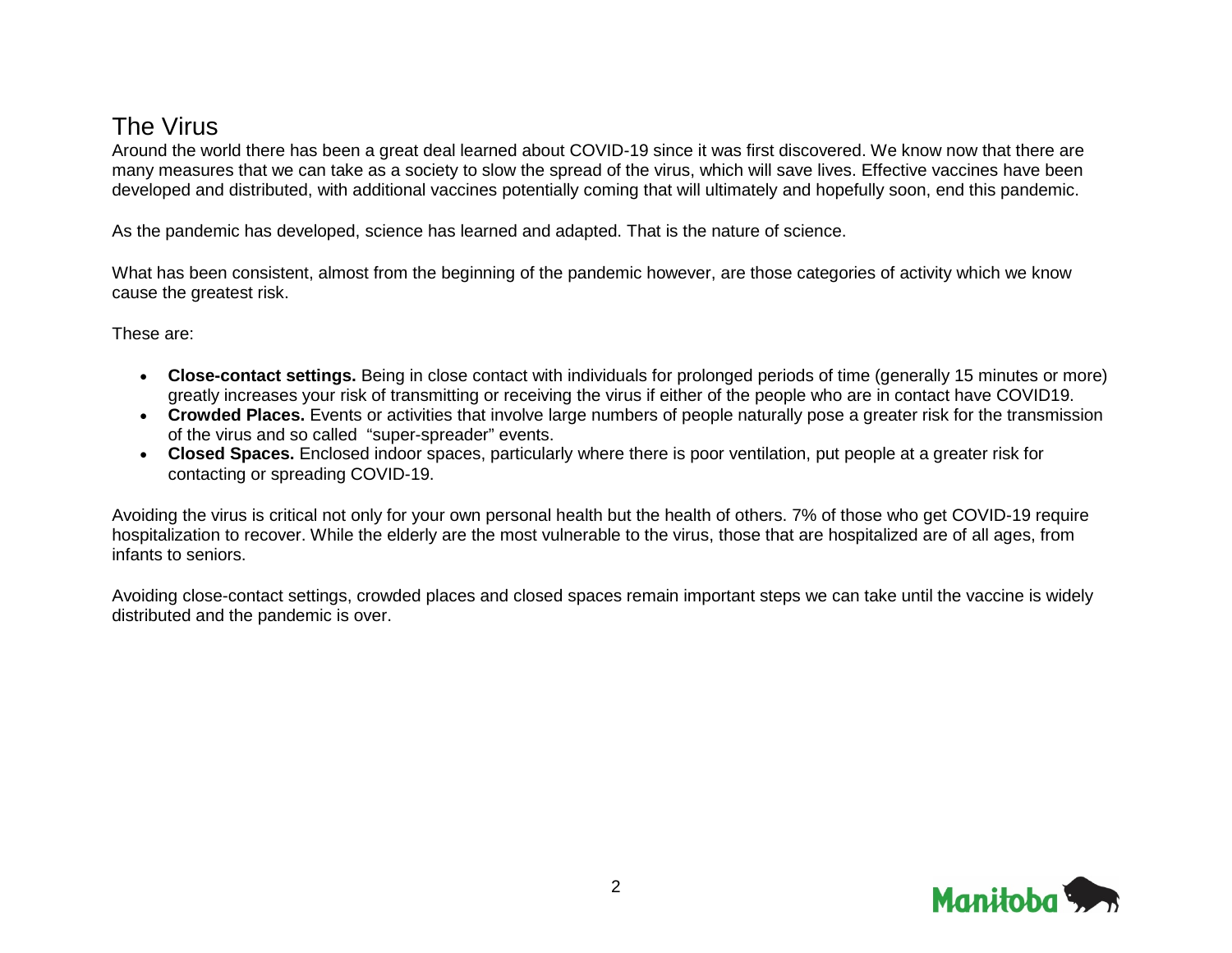| Are you personally afraid of contracting COVID-19? |      |  |  |  |  |
|----------------------------------------------------|------|--|--|--|--|
| Yes, very afraid                                   | 15%  |  |  |  |  |
| Somewhat afraid                                    | 37%  |  |  |  |  |
| Not very afraid                                    | 25%  |  |  |  |  |
| No, not afraid at all                              | 22%  |  |  |  |  |
| Don't know                                         | 0%   |  |  |  |  |
| <b>Total</b>                                       | 100% |  |  |  |  |

| Are you afraid that someone close to you (friend, parent, grandparent) will contract COVID-19? |      |  |  |  |  |
|------------------------------------------------------------------------------------------------|------|--|--|--|--|
| Yes, very afraid                                                                               | 35%  |  |  |  |  |
| Somewhat afraid                                                                                | 37%  |  |  |  |  |
| Not very afraid                                                                                | 17%  |  |  |  |  |
| No, not afraid at all                                                                          | 11%  |  |  |  |  |
| Don't know                                                                                     | 0%   |  |  |  |  |
| <b>Total</b>                                                                                   | 100% |  |  |  |  |

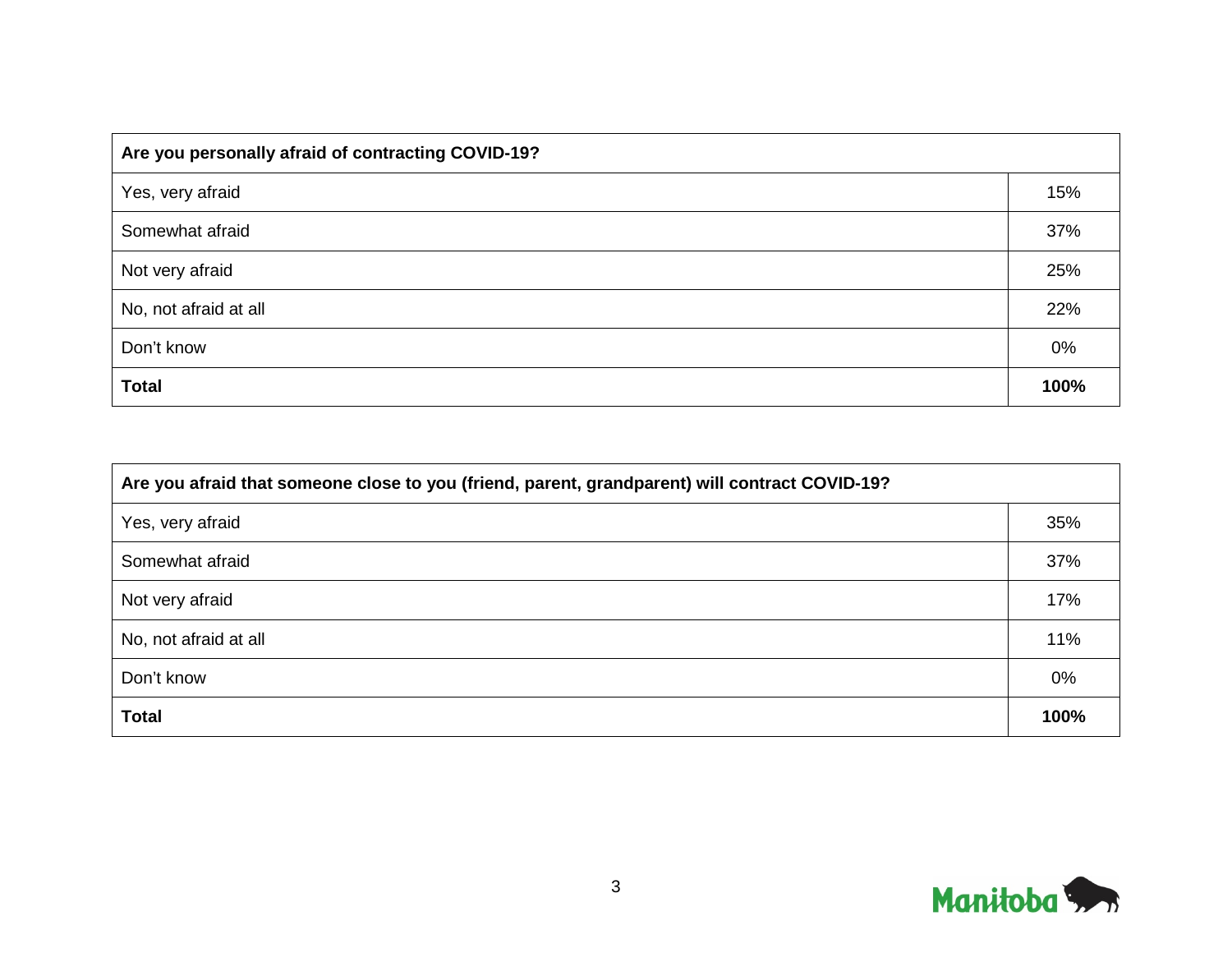| Which of the following statements best reflects your perspective on the COVID-19 vaccines? |      |  |  |  |  |
|--------------------------------------------------------------------------------------------|------|--|--|--|--|
| I have already received immunization against COVID-19.                                     | 2%   |  |  |  |  |
| I will sign up for vaccination as soon as I am eligible.                                   | 55%  |  |  |  |  |
| I will get the vaccine, but I'm not in a rush to sign-up.                                  | 19%  |  |  |  |  |
| I'm not sure if I will get the vaccine when it is available.                               | 14%  |  |  |  |  |
| I will not get vaccinated against COVID-19.                                                | 10%  |  |  |  |  |
| <b>Total</b>                                                                               | 100% |  |  |  |  |

#### The Manitoba Situation

While the COVID-19 pandemic has had a global impact, the affects and waves of the pandemic have struck regions in different ways and at different times.

In November of last year, following Thanksgiving, COVID-19 cases soared in our province and as a result, hospitals in Manitoba began to fill. As hospital numbers increased due to COVID-19 cases, non-emergency surgeries were forced to be cancelled. This strain on the hospital system was projected to increase and worsen. Most tragically, the number of deaths of Manitobans due to COVID-19 began to increase significantly and over 750 Manitobans have succumbed to the virus.

In response, in November the province of Manitoba moved to the Critical level (red) on the Pandemic Response System. Many individual Manitobans and businesses made significant sacrifices during this time. It has been and continues to be among the most challenging times in Manitoba's history.

However, because of the collective will of Manitobans, COVID-19 cases and hospitalization numbers have improved significantly since November of last year. Non-emergency surgeries are again being performed and stability has returned to the health care system. We are all grateful for the incredible work and sacrifice of our front-line healthcare workers for being there for Manitobans at all times, but especially these times.

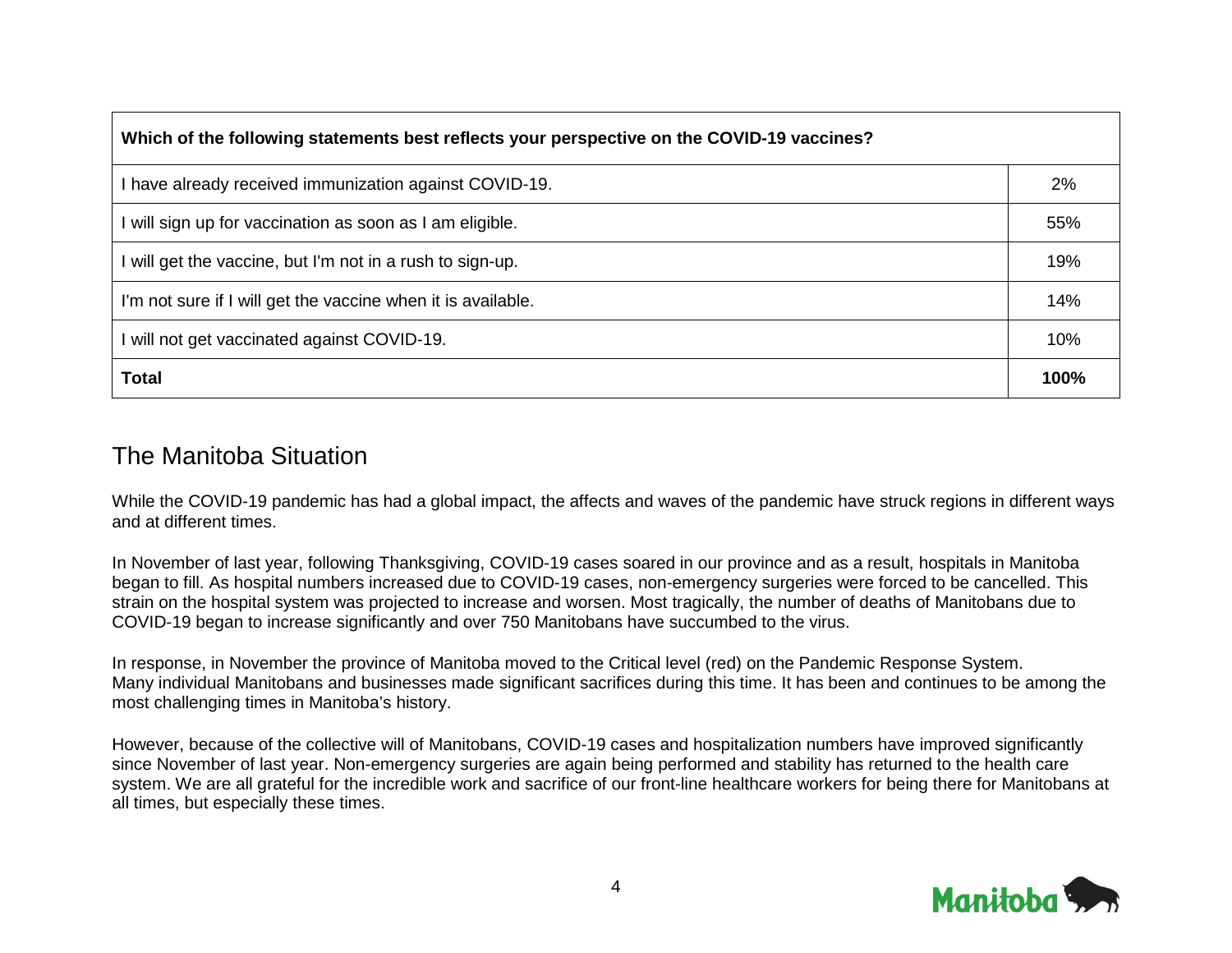| Given the current state of the pandemic situation in Manitoba, now comfortable would you leef doing each of the<br>following activities? |                           |                         |                                |                            |                                 |  |
|------------------------------------------------------------------------------------------------------------------------------------------|---------------------------|-------------------------|--------------------------------|----------------------------|---------------------------------|--|
| <b>Statements</b>                                                                                                                        | Not at all<br>comfortable | Not very<br>comfortable | <b>Somewhat</b><br>comfortable | <b>Very</b><br>comfortable | <b>Not</b><br><b>Applicable</b> |  |
| Going to work / the office                                                                                                               | 8%                        | 10%                     | 21%                            | 49%                        | 12%                             |  |
| Going to restaurants                                                                                                                     | 20%                       | 19%                     | 29%                            | 33%                        | 0%                              |  |
| Going to the movie theatre                                                                                                               | 36%                       | 21%                     | 19%                            | 19%                        | 5%                              |  |
| Taking public transit                                                                                                                    | 38%                       | 21%                     | 13%                            | 12%                        | 17%                             |  |
| Going to bars, night clubs and pubs                                                                                                      | 54%                       | 14%                     | 10%                            | 10%                        | 11%                             |  |
| Shopping at a stand-alone store                                                                                                          | 3%                        | 6%                      | 31%                            | 59%                        | 0%                              |  |
| Sending children to schools and day cares                                                                                                | 9%                        | 10%                     | 24%                            | 39%                        | 18%                             |  |
| Going to the gym / yoga centre                                                                                                           | 24%                       | 15%                     | 21%                            | 31%                        | 10%                             |  |
| Going to the dentist / chiropractor / massage<br>therapist                                                                               | 3%                        | 7%                      | 25%                            | 63%                        | 1%                              |  |
| Shopping at a mall                                                                                                                       | 13%                       | 17%                     | 34%                            | 36%                        | 1%                              |  |
| Attending religious services / funerals / Pow<br>Wows                                                                                    | 23%                       | 17%                     | 21%                            | 28%                        | 11%                             |  |
| Travelling outside of Manitoba                                                                                                           | 33%                       | 20%                     | 22%                            | 24%                        | 2%                              |  |

**Given the current state of the pandemic situation in Manitoba, how comfortable would you feel doing each of the** 

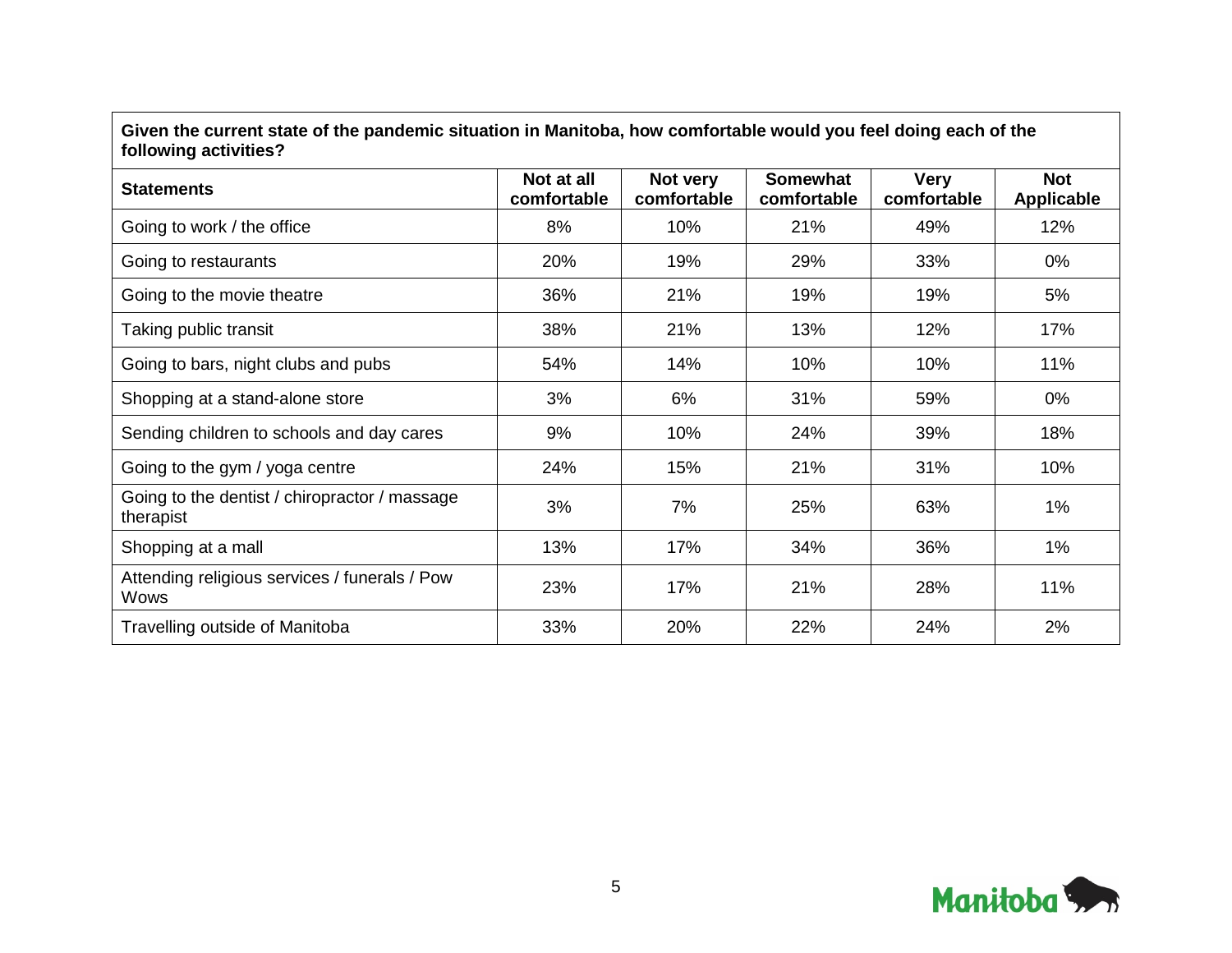### What Matters Most to You

There are a number of services and activities that are being considered for changes to current health orders. These changes would be considered incrementally with time between to analyze their impact on COVID-19 cases and hospitalization rates in Manitoba.

**As we consider safely restoring services and activities, how important are the following economic and personal services to you?**

| <b>Statements</b>                                                   | <b>Very</b><br>important | Important | <b>Neither</b><br>important<br>nor<br>unimportant | <b>Not</b><br>important | Not at all<br>important |
|---------------------------------------------------------------------|--------------------------|-----------|---------------------------------------------------|-------------------------|-------------------------|
| The ability to shop without limiting the products I<br>can buy.     | 47%                      | 28%       | 13%                                               | 8%                      | 4%                      |
| The ability to visit a hair salon or barber.                        | 41%                      | 29%       | 16%                                               | 8%                      | 7%                      |
| The ability to visit a health professional such as<br>a podiatrist. | 39%                      | 33%       | 19%                                               | 5%                      | 4%                      |
| The ability to go to a gym or fitness facility.                     | 25%                      | 17%       | 23%                                               | 15%                     | 20%                     |
| The ability to dine in a restaurant.                                | 19%                      | 22%       | 25%                                               | 16%                     | 18%                     |

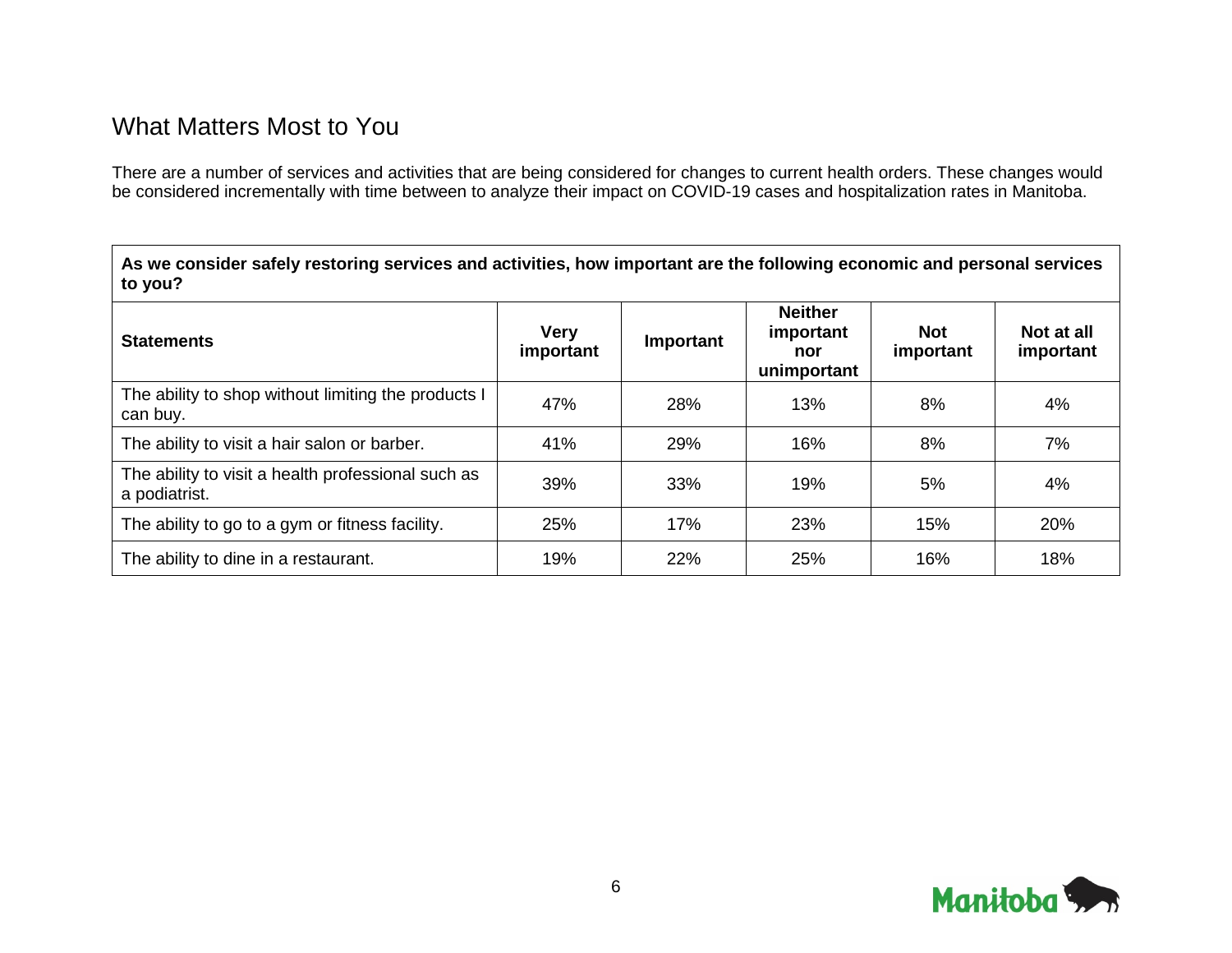**As we consider safely restoring services and activities, how important are the following faith, ceremony or personal activities to you?**

| <b>Statements</b>                                                                               | <b>Very</b><br>important | Important | <b>Neither</b><br>important<br>nor<br>unimportant | <b>Not</b><br>important | Not at all<br>important |
|-------------------------------------------------------------------------------------------------|--------------------------|-----------|---------------------------------------------------|-------------------------|-------------------------|
| The ability to gather together with people from<br>outside my household at my residence.        | 48%                      | 29%       | 10%                                               | 7%                      | 6%                      |
| The ability to attend, in-person, the house of<br>worship of my choice.                         | 19%                      | 10%       | 21%                                               | 13%                     | 37%                     |
| The ability to have more people attend a funeral<br>than the current five-person limit.         | 35%                      | 30%       | 18%                                               | 7%                      | 10%                     |
| The ability to have more people attend a<br>wedding than the current five-person limit.         | 28%                      | 21%       | 23%                                               | 11%                     | 18%                     |
| The ability to gather outdoors in groups larger<br>than the current five-person limit.          | 43%                      | 30%       | 13%                                               | 7%                      | 7%                      |
| The ability for children and young people to<br>participate in organized sports and recreation. | 35%                      | 26%       | 19%                                               | 10%                     | 11%                     |

Decisions regarding public health orders are often a balancing act between a variety of options that will impact Manitobans differently.

The following questions asked you to rank those things that are the most important to you. Not all activities and services are immediately listed as not all are being considered in the current round of services and activities due to the higher risk of activity.

The results are displayed as an average rank. With an average ranking, the lower the number, the more preferred the option is. For example, if an option shows a value of 2.36, then on average, this option was ranked on 2.36th position. The options for each questions are listed in order from the highest ranked option to the lowest ranked option.

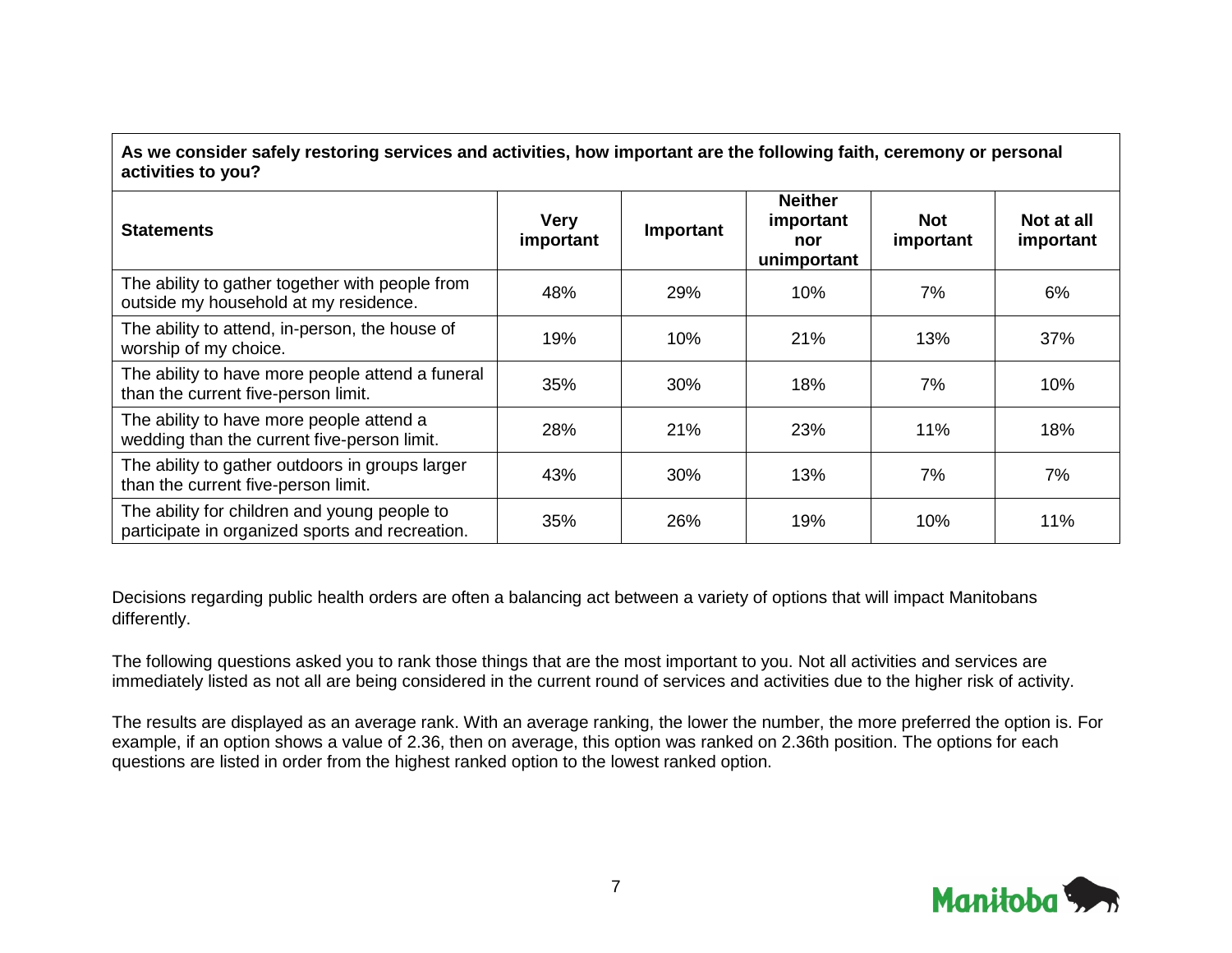| Rank the following options based on your own personal priorities.                                                           |                     |  |  |  |  |  |
|-----------------------------------------------------------------------------------------------------------------------------|---------------------|--|--|--|--|--|
| Option                                                                                                                      | <b>Average Rank</b> |  |  |  |  |  |
| Eliminating the essential item list and allowing all retail stores to open with strict capacity limits.                     | 2.17                |  |  |  |  |  |
| Allowing barber shops and hairstylists to open with strict occupancy limits and public health<br>protocols in place.        | 3.02                |  |  |  |  |  |
| The ability to visit health professionals, such as podiatrists.                                                             | 3.43                |  |  |  |  |  |
| Increasing access to recreation opportunities and allowing children and young people to<br>participate in organized sports. | 3.82                |  |  |  |  |  |

For this question, **eliminating the essential item list and allowing all retail stores to open with strict capacity limits** is ranked on an average as the most preferred option.

| Rank the following options based on your own personal priorities.    |                     |  |  |  |  |
|----------------------------------------------------------------------|---------------------|--|--|--|--|
| <b>Option</b>                                                        | <b>Average Rank</b> |  |  |  |  |
| Easing restrictions to allow visitors to private residences.         | 1.57                |  |  |  |  |
| Increasing outdoor public gathering limits.                          | 2.37                |  |  |  |  |
| Increasing indoor public gathering limits.                           | 2.63                |  |  |  |  |
| The ability to attend, in-person, the house of worship of my choice. | 3.43                |  |  |  |  |

For this question, **easing restrictions to allow visitors to private residences** is ranked on an average as the most preferred option.

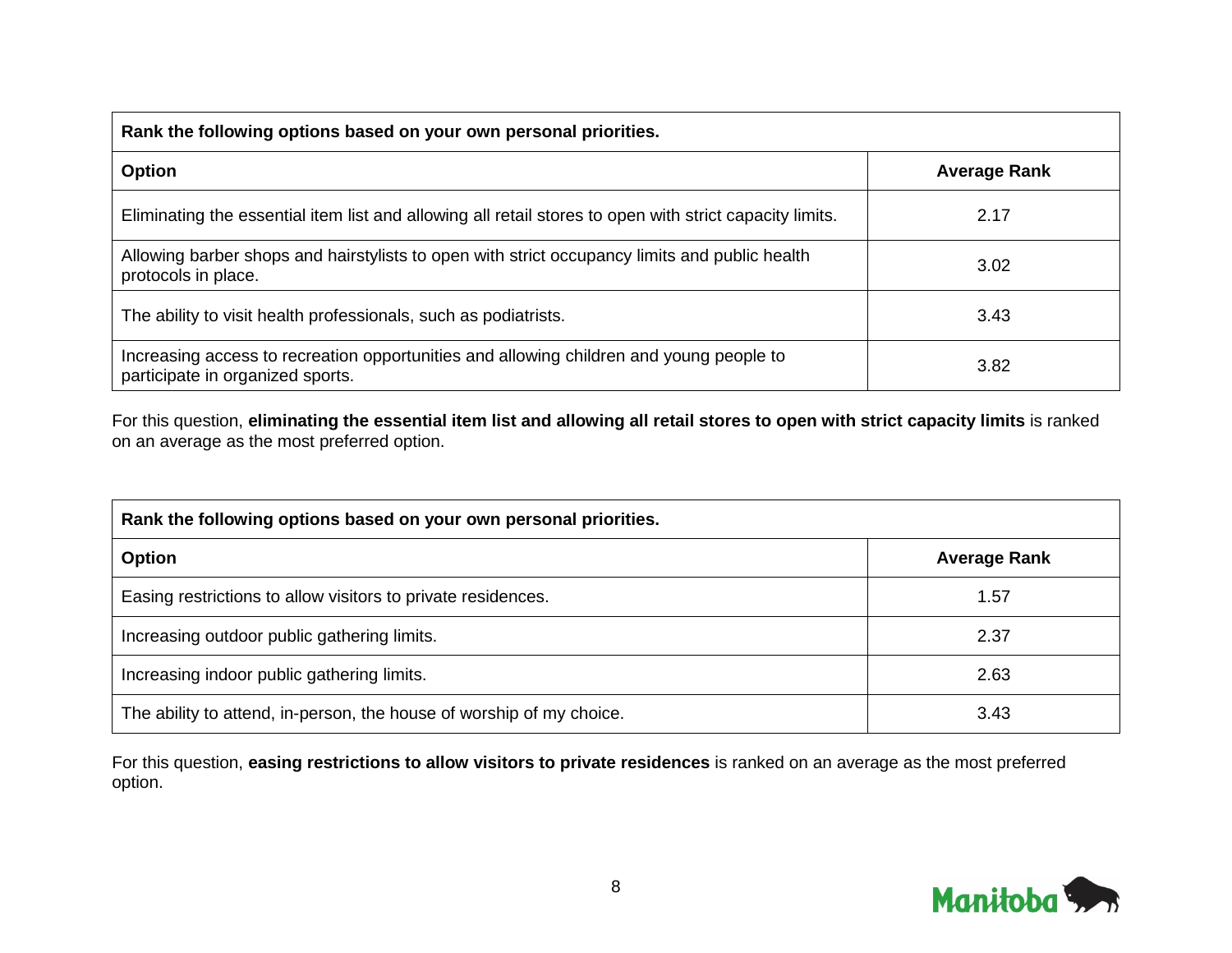| Rank the changes below to private residence visitor restrictions that you would most like to see.                                                                                    |                     |  |  |  |  |
|--------------------------------------------------------------------------------------------------------------------------------------------------------------------------------------|---------------------|--|--|--|--|
| <b>Option</b>                                                                                                                                                                        | <b>Average Rank</b> |  |  |  |  |
| Expanding exceptions to include immediate family (children, parents, grandparents and siblings),<br>with a limit to avoid large family gatherings.                                   | 1.91                |  |  |  |  |
| Expanding the gathering sizes in homes to a maximum of five (5) people, in addition to<br>household members.                                                                         | 2.06                |  |  |  |  |
| Exceptions could be expanded to allow a limited number of additional people (e.g. two family<br>members or friends) to regularly visit a household, regardless of size of household. | 2.52                |  |  |  |  |
| Maintain current restrictions that do not permit household visitors, except in specific situations.                                                                                  | 3.51                |  |  |  |  |

For this question, **expanding exceptions to include immediate family (children, parents, grandparents and siblings), with a limit to avoid large family gatherings** is ranked on an average as the most preferred option.

#### Beyond Manitoba

What we have learned about COVID-19 over the past year is that we are not yet out of the woods. It requires each of us to remain vigilant and to adhere to the fundamentals that slow the spread of the virus. While there is much justified reason for optimism with the development and distribution of vaccines, their full impact is still months away.

And while the Manitoba situation has improved since November, there are many places in Canada where that is not the case and where record case numbers are being recorded. Restrictions such as curfews have been implemented and extended school closures have been announced in other Canadian provinces.

What is clear is that Manitobans have helped dramatically improve our current situation in the pandemic. And, all of us want life to return to normal. But it is equally clear that we must be cautious, thoughtful and understanding as we restore safe services and activities to our province so as not to lose the gains that we have made. When we restore services, we hope to restore them for good. We should avoid a yo-yo experience, moving in and out of restrictions going forward

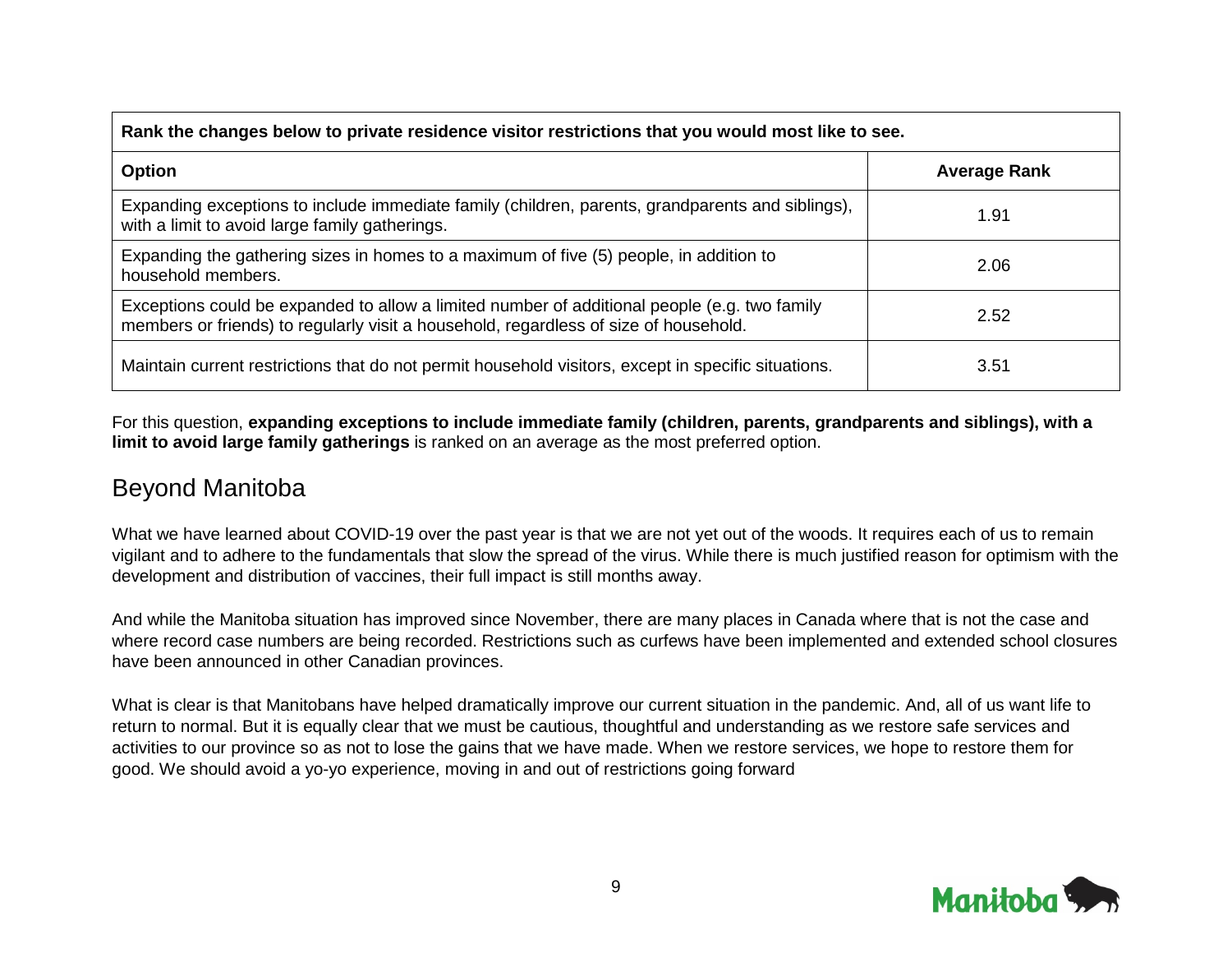| How much do you feel other places' handling of COVID-19 impacts your sense of safety? |                                                 |                                           |                                                       |                                               |            |  |  |
|---------------------------------------------------------------------------------------|-------------------------------------------------|-------------------------------------------|-------------------------------------------------------|-----------------------------------------------|------------|--|--|
| <b>Statements</b>                                                                     | No impact at<br>all on my<br>sense of<br>safety | Little impact<br>on my sense<br>of safety | <b>Moderate</b><br>impact on<br>my sense of<br>safety | Very large<br>impact on<br>my sense<br>safety | Don't know |  |  |
| <b>British Columbia</b>                                                               | 32%                                             | 23%                                       | 22%                                                   | 11%                                           | 13%        |  |  |
| Alberta                                                                               | 27%                                             | 19%                                       | 25%                                                   | 18%                                           | 11%        |  |  |
| Saskatchewan                                                                          | 24%                                             | 18%                                       | 28%                                                   | 19%                                           | 11%        |  |  |
| Ontario                                                                               | 22%                                             | 14%                                       | 25%                                                   | 30%                                           | 9%         |  |  |
| Quebec                                                                                | 31%                                             | 18%                                       | 18%                                                   | 21%                                           | 12%        |  |  |
| Maritimes (NB, NS, NFL, PEI)                                                          | 47%                                             | 23%                                       | 10%                                                   | 5%                                            | 14%        |  |  |
| Territories (NWT, Yukon, Nunavut)                                                     | 49%                                             | 21%                                       | 10%                                                   | 5%                                            | 14%        |  |  |
| North Dakota                                                                          | 21%                                             | 13%                                       | 19%                                                   | 40%                                           | 8%         |  |  |
| <b>United States</b>                                                                  | 27%                                             | 17%                                       | 19%                                                   | 24%                                           | 14%        |  |  |
| <b>Other Continents</b>                                                               | 26%                                             | 14%                                       | 17%                                                   | 31%                                           | 11%        |  |  |